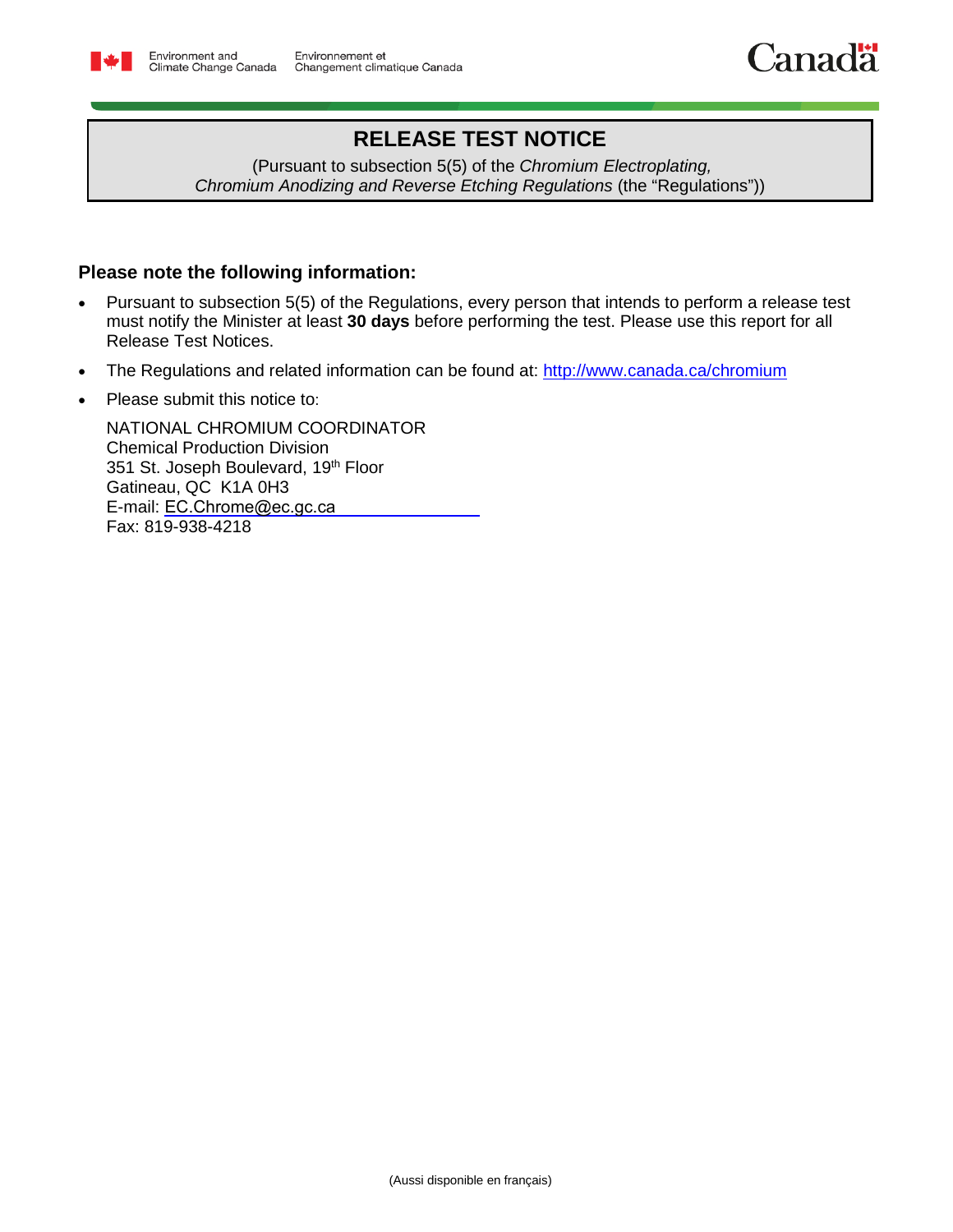| <b>RELEASE TEST NOTICE</b>                                                                                                              |  |  |  |  |  |
|-----------------------------------------------------------------------------------------------------------------------------------------|--|--|--|--|--|
| (Pursuant to subsection 5(5) of the Chromium Electroplating,<br>Chromium Anodizing and Reverse Etching Regulations (the "Regulations")) |  |  |  |  |  |
| ALL SECTIONS OF THIS FORM MUST BE COMPLETED                                                                                             |  |  |  |  |  |
| <b>Name of Facility:</b>                                                                                                                |  |  |  |  |  |
|                                                                                                                                         |  |  |  |  |  |
| <b>Name of Owner/Operator:</b>                                                                                                          |  |  |  |  |  |
|                                                                                                                                         |  |  |  |  |  |
| Telephone (including area code):<br>Fax (including area code):                                                                          |  |  |  |  |  |
|                                                                                                                                         |  |  |  |  |  |
| E-mail address:                                                                                                                         |  |  |  |  |  |
| <b>Civic Address of Facility:</b>                                                                                                       |  |  |  |  |  |
| Number and Street:                                                                                                                      |  |  |  |  |  |
| City:<br>Province/Territory:<br>Postal Code:                                                                                            |  |  |  |  |  |
|                                                                                                                                         |  |  |  |  |  |
| <b>Postal Address of Facility: Same as Civic Address □</b>                                                                              |  |  |  |  |  |
| PO Box:                                                                                                                                 |  |  |  |  |  |
| Postal Code:<br>City:<br>Province/Territory:                                                                                            |  |  |  |  |  |
|                                                                                                                                         |  |  |  |  |  |
| Name of Parent Company: Not applicable □                                                                                                |  |  |  |  |  |
|                                                                                                                                         |  |  |  |  |  |
| <b>Civic Address of Parent Company:</b>                                                                                                 |  |  |  |  |  |
| <b>Number and Street:</b>                                                                                                               |  |  |  |  |  |
| Province/Territory:<br>Postal Code:<br>City:                                                                                            |  |  |  |  |  |
|                                                                                                                                         |  |  |  |  |  |
| Fax (including area code):<br>Telephone (including area code):                                                                          |  |  |  |  |  |
|                                                                                                                                         |  |  |  |  |  |
| NOTIFICATION OF INTENT TO PERFORM A RELEASE TEST                                                                                        |  |  |  |  |  |
| Three-Day Period in Which the Release Test Will Be Conducted                                                                            |  |  |  |  |  |
| End Date (Y-M-D):<br>Start Date (Y-M-D):                                                                                                |  |  |  |  |  |
|                                                                                                                                         |  |  |  |  |  |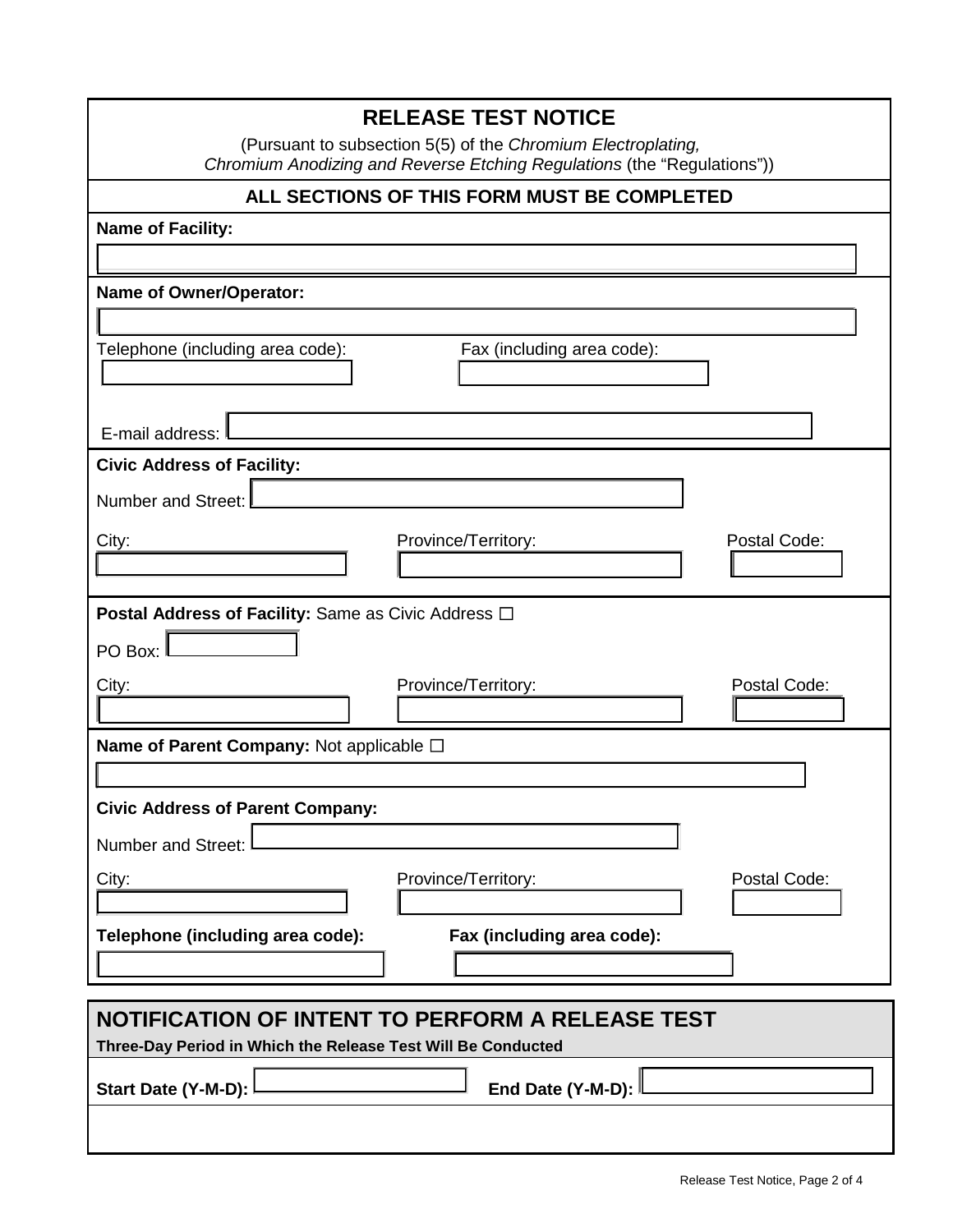| All tanks subject to this notice |                                                       |                                                                                                  |  |
|----------------------------------|-------------------------------------------------------|--------------------------------------------------------------------------------------------------|--|
| <b>Tank ID</b>                   | <b>Tank description</b>                               | <b>Stack ID</b>                                                                                  |  |
|                                  | $\Box$ New tank<br><b>Existing tank</b><br>$\Box$     |                                                                                                  |  |
|                                  | New tank<br>$\Box$<br><b>Existing tank</b><br>$\Box$  |                                                                                                  |  |
|                                  | $\Box$ New tank<br>$\Box$ Existing tank               |                                                                                                  |  |
|                                  | $\Box$ New tank<br><b>Existing tank</b><br>$\Box$     |                                                                                                  |  |
|                                  | $\Box$ New tank<br>$\Box$ Existing tank               |                                                                                                  |  |
|                                  | $\Box$ New tank<br>$\Box$ Existing tank               |                                                                                                  |  |
|                                  | $\Box$ New tank<br><b>Existing tank</b><br>$\Box$     |                                                                                                  |  |
|                                  | $\Box$ New tank<br><b>Existing tank</b><br>⊔          |                                                                                                  |  |
|                                  | New tank<br>$\perp$<br><b>Existing tank</b><br>$\Box$ |                                                                                                  |  |
|                                  | $\Box$ New tank<br><b>Existing tank</b><br>$\Box$     |                                                                                                  |  |
|                                  | $\Box$ New tank<br>$\Box$ Existing tank               |                                                                                                  |  |
|                                  | New tank<br>$\Box$<br><b>Existing tank</b><br>Ц       |                                                                                                  |  |
|                                  | $\Box$ New tank<br><b>Existing tank</b><br>$\Box$     |                                                                                                  |  |
|                                  | New tank<br>$\Box$<br><b>Existing tank</b><br>$\Box$  |                                                                                                  |  |
|                                  | $\Box$ New tank<br>$\Box$ Existing tank               | If a now tank is subject to the Pequistions, please ensure that a Control Method Notice has been |  |

**If a new tank is subject to the Regulations, please ensure that a Control Method Notice has been submitted in accordance with subsections 3(2), 3(3) and 3(4) of the Regulations**